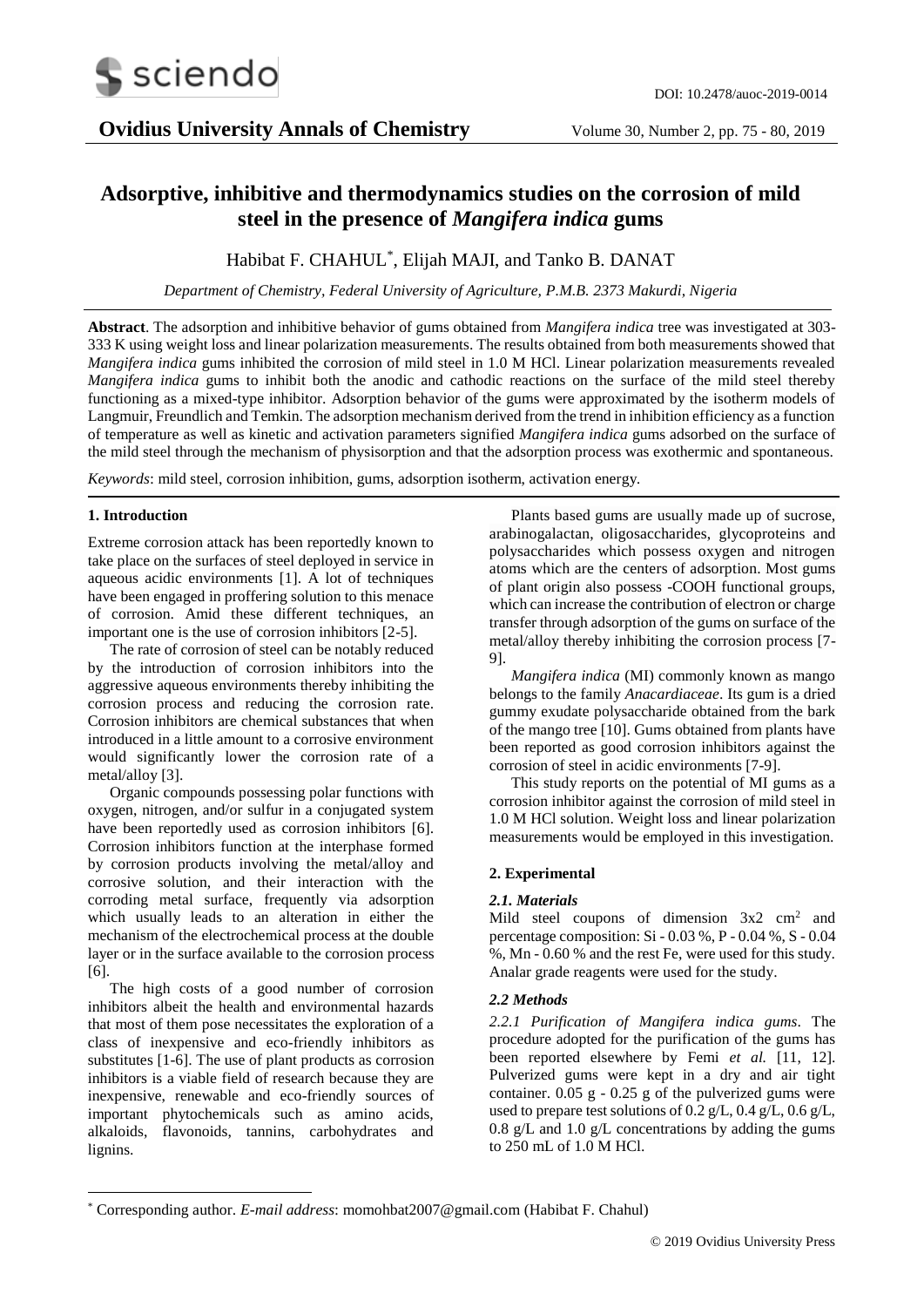*2.2.2. Weight loss measurement.* Weight loss measurements have been comprehensively described elsewhere [13]. Already cleaned and weighed coupons made from steel were suspended in 250 mL of the test solutions. Measurements were carried out in duplicates in order to obtain reproducible results. Effect of exposure time on the corrosion rate of the mild steel was investigated by carrying out the experiment for 24 h, 48 h, 72 h, 96 h, 120 h, 144 h and 168 h. Temperature studies were conducted for three hours at 303 K, 313 K, 323 K and 333 K using a thermostatic water bath. The loss in weight was taken to be the difference in weights of the coupon at a given time and its initial weight.

*2.2.3. Linear polarization measurements.* Linear polarization studies were carried out using Metrohm Autolab AUT50280 in the potential range of -1500 to 1500 mV with a scan rate of 0.012 v/s at room temperature [14].

Mild steel coupons of  $3x^2$  cm<sup>2</sup> dimension were covered with epoxy resin in such a way that only  $1 \text{ cm}^2$ surface area was left uncovered. A three-electrode flask containing a mild steel working electrode, saturated calomel electrode (SCE) as reference electrode and platinum (Pt) as an auxiliary electrode, was employed for the measurements.

*2.2.4. Optical microscopy.* Surface morphologies of mild steel coupons before and after dissolution for 24 hours in the absence and presence 1.0 g/L of MI gums were investigated using a metallurgical microscope (Tsview digital metallurgical microscope, Tucsen 0923502 model) [14].

#### **3. Results and discussion**

#### *3.1. Weight loss data*

The corrosion rate (*CR*), inhibition efficiency (% *IE*) and degree of surface coverage (*θ*) were calculated using Equations 1 to 3 respectively [13].

$$
CR(gh^{-1}cm^{-2}) = \frac{\Delta W}{At}
$$
  
\n
$$
IE_{\exp} = \left(1 - \frac{W_1}{W_2}\right) \times 100
$$
 (2)  
\n
$$
\theta = 1 - \frac{W_1}{W_2}
$$
 (3)

where  $W_1$  and  $W_2$  are the weight losses (g) of mild steel in the presence and absence of the inhibitor,  $\Delta W = W_2$  - $W_1$  is the weight loss of mild steel after time,  $t$ ,  $A$  is the area of the metal coupon (in cm<sup>2</sup>),  $t$  is the exposure period (in hours) and  $\theta$  is the degree of surface coverage of the inhibitor. The presented data are the average of duplicate measurements.

Figure 1 depicts the corrosion rate of mild steel in the test solutions as a function of exposure time. It can be observed from the plot on Figure 1 that the corrosion rate of mild steel decreased with exposure time and increasing concentrations of MI gums while inhibition efficiency increased with increasing concentrations of MI gums up to the exposure time of 72 h before a decrease (Figure 2) to about 70 % at the optimum concentration of 1.0 g/L at the end of the experiment (168 h).



**Figure 1.** Corrosion rate of mild steel as a function of exposure time.



**Figure 2.** Inhibition efficiency of MI gums as a function of exposure time.

This development has been ascribed to the desorption of the inhibitor from the surface of the steel at longer exposure time leading to lower *IE* values observed [2, 6, 16].

**Table 1.** Corrosion rate of mild steel coupons in 1.0 M HCl at 303-333 K.

| $\mu_{\rm c}$ $\sim$ $\sim$ $\sim$ $\sim$ $\sim$ $\mu_{\rm c}$ .         |       |       |       |       |
|--------------------------------------------------------------------------|-------|-------|-------|-------|
| Corrosion rate $(g \cdot h^{-1} \cdot cm^{-2})$<br>Concentration $(g/L)$ |       |       |       |       |
|                                                                          | 303 K | 313 K | 323 K | 333 K |
| <b>Blank</b>                                                             | 0.263 | 0.505 | 0.843 | 1.050 |
| 0.2                                                                      | 0.103 | 0.139 | 0.200 | 0.228 |
| 0.4                                                                      | 0.086 | 0.120 | 0.169 | 0.214 |
| 0.6                                                                      | 0.071 | 0.107 | 0.160 | 0.178 |
| 0.8                                                                      | 0.057 | 0.091 | 0.123 | 0.159 |
| 1.0                                                                      | 0.049 | 0.069 | 0.097 | 0.121 |

Table 1 presents the values of the corrosion rate of mild steel in 1.0 M HCl solutions at 303, 313, 323 and 333 K. A closer look at the values of corrosion rates on Table 1, it is evident that the corrosion rates of mild steel generally increased with increase in temperature both in the absence and presence of MI gums. This is because as the temperature increased from 303 to 333 K, the rate of corrosion of the mild steel coupons also increased due to increasing average kinetic energy of the reacting molecules [2, 16]. However, the corrosion rate of mild steel was relatively lower in the presence of MI gums compared with the uninhibited HCl solution. This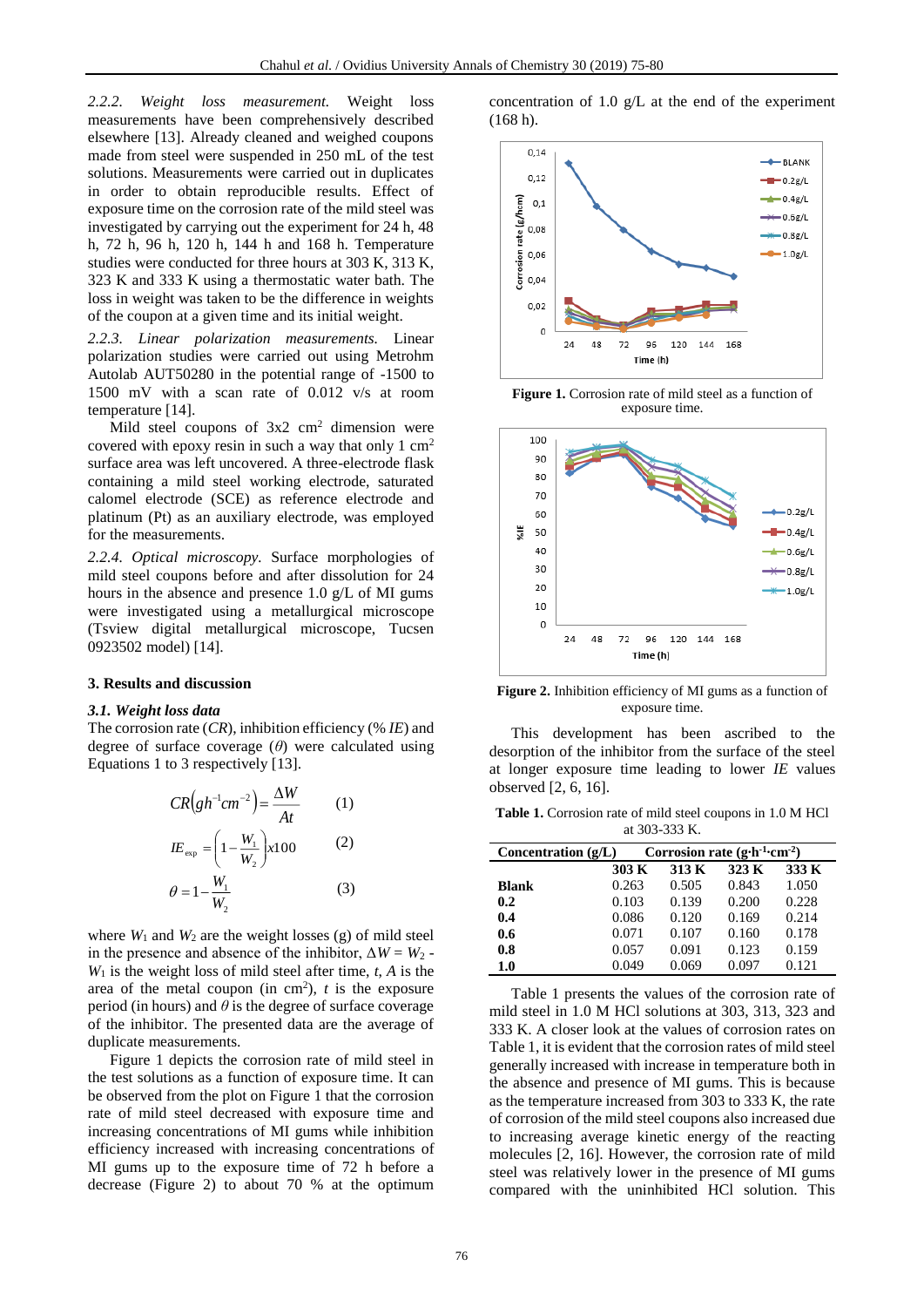signifies the inhibitive effect of MI gums on the corrosion of mild steel in the acid solution.

Figure 3 illustrates the quantitative effect of this inhibitive effect of MI gums with increasing temperature. The plot shows that *IE* decreased with increase in temperature, a phenomenon that has been reportedly associated with the physisorptive kind of adsorption mechanism of an inhibitor to the surface of a metal/alloy [3, 13, 16].



**Figure 3.** Inhibition efficiency of MI gums as a function of temperature (K).

### *3.2. Linear polarization*

The effect of MI gums on the corrosion of mild steel in 1.0 M solution of HCl was also investigated using linear polarization. Figure 4 shows the linear polarization plots. The linear polarization parameters derived from the polarization plots and inhibition efficiency values quantified using Equation 4 are summarized on Table 2.

$$
\%IE = \frac{I_{corr(blnk)} - I_{corr(link)}}{I_{corr(blnk)}} \times 100 \tag{4}
$$

where  $I_{corr(blnk)}$  is the corrosion current density of MS without inhibitor and  $I_{corr(int)}$  is the corrosion current density of MS with inhibitor.

The corrosion current density determines the reactivity of a metal in an aqueous environment. The higher the values of  $I_{corr}$ , the higher the dissolution of the metal and vice versa. The presence of MI gums was found to influence to both the anodic and cathodic redox reactions, shifting the corrosion potential  $(E_{corr})$ toward more negative (cathodic) values thereby reducing the anodic  $(b_a)$  and cathodic  $(b_c)$  current densities and the corresponding corrosion current density. This implies that MI gums behaved as a mixedtype inhibitor [16].



**Figure 4.** Linear polarization plots of the corrosion of mild steel in 1.0 M HCl in the absence and presence of MI.

| Conc.<br>(g/L) | E <sub>corr</sub><br>(mV) | <b>L</b> corr<br>$(\mu A/cm)$ | <b>CR</b><br>(mm/year) | IE<br>(%) |
|----------------|---------------------------|-------------------------------|------------------------|-----------|
| <b>Blank</b>   | $-843.79$                 | 299.86                        | 348.44                 |           |
| 0.2            | $-976.54$                 | 68.89                         | 80.044                 | 77.03     |
| 0.4            | $-942.07$                 | 29.06                         | 33.768                 | 90.31     |
| 0.6            | $-953.81$                 | 56.71                         | 65.80                  | 81.09     |
| 0.8            | $-880.79$                 | 58.65                         | 68.149                 | 80.44     |
| 1.0            | $-1010.30$                | 54.50                         | 63.364                 | 99.82     |

**Table 2.** Linear polarization parameters for the corrosion of mild steel in 1.0 M HCl in the absence and presence of MI.

#### *3.3. Optical microscopy*

Fig. 5 shows the optical micrograph of the surface of the steel coupon in the free acid, while Fig. 6 is the optical micrograph of the surface of the steel coupon with 1.0 g/L MI gums. Fig. 5 shows a surface morphology that is severely damaged compared to Fig. 6. This is due to the rust formed on it after undergoing acidic attack in 1.0 M solution of HCl. The steel surface in Fig. 6 is absent of cracks and pits except for some polishing lines and the evidence of a very reasonable amount of protective films of MI gums thus confirming the adsorptive and inhibitive properties of MI gums.



**Figure 5.** Micrograph of steel surface after exposure for 24 h in 1.0 M HCl.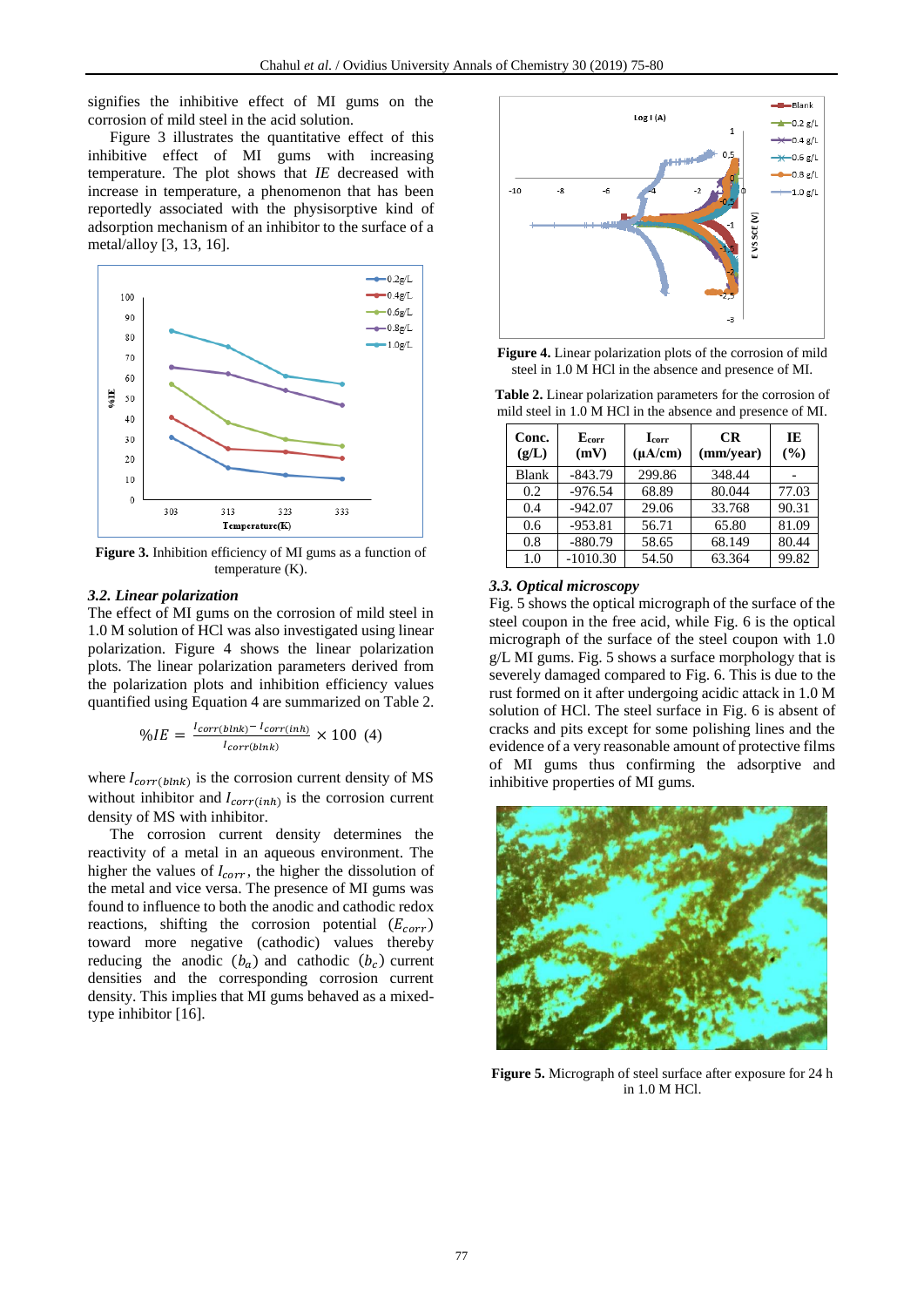

**Figure 6.** Micrograph of steel surface after exposure for 24 h in 1.0 M HCl with 1.0 g/L MI gums.

#### *3.4. Adsorption mechanism*

In trying to identify the adsorption properties of MI gums on the surface of the mild steel, values of *θ* obtained from weight loss experiments at 303 and 333 K were inserted into different isotherm models, the linearity of the plots and the coefficients of correlation  $(R<sup>2</sup>)$  were employed in determining the finest fit. The Langmuir, Freundlich and Temkin adsorption isotherms gave the best fit (Figures 7-9).



**Figure 7.** Langmuir isotherm for the adsorption of MI on mild steel surface in 1.0 M HCl.



**Figure 8.** Freundlich isotherm for the adsorption of MI on the mild steel surface in 1.0 M HCl.



**Figure 9.** Temkin isotherm for the adsorption of MI on the mild steel surface in 1.0 M HCl.

The isotherm models can be mathematically expressed as [13, 16]:

$$
\frac{c}{\theta} = C + \frac{1}{\kappa_{ads}}
$$
 (5) Langmuir  

$$
log\theta = logK_{ads} - nlogC
$$
 (6) Freundlich  
-2 \propto \theta = 2.303(logK\_{ads} + logC) (7) Temkin

where *C* is the concentration of MI gums in the bulk electrolyte,  $K_{ads}$  is the adsorption equilibrium constant, *θ* is the degree of surface coverage of MI gums, *n* is the Freundlich constant and ∝ is the molecular interaction parameter. Table 3 presents the adsorption parameters derived from the plots on Figures 7-9.

The adsorption equilibrium constant,  $K_{ads}$  is related to the standard free energy of adsorption,  $\Delta G_{ads}$  as shown in Equations 8 and 9 [13]:

$$
logK_{ads} = -1.744 - \frac{\Delta G_{ads}^{\circ}}{2.303RT}
$$
 (8)

$$
\Delta G_{ads} = -2.303 \times RTLog(55.5 K_{ads}) \tag{9}
$$

where  $\Delta G_{ads}$  is the standard free energy of adsorption of MI gums on the mild steel surface, *R* is the universal gas constant, 55.5 is the concentration of water in solution in mol/L and  $K_{ads}$  is the equilibrium constant of adsorption.

The values of the standard free energy of adsorption were negative and less than -20 kJ·mol<sup>-1</sup> for all the three isotherms. This shows that the adsorption of MI gums on the surface of the mild steel coupon is spontaneous and aligns with physisorption [2-5].

**Table 3.** Adsorption parameters of MI on mild steel surface in 1.0 M HCl.

| <b>Isotherm</b> | т<br>(K) | Slope | $R^2$ | $K_{ads}$ | $\alpha$ | $\Delta G_{ads}$<br>$(kJ \mod 1)$ |
|-----------------|----------|-------|-------|-----------|----------|-----------------------------------|
| Langmuir        |          |       |       |           |          |                                   |
|                 | 303      | 0.904 | 0.991 | 5.917     |          | $-14.60$                          |
|                 | 333      | 1.076 | 0.990 | 3.623     |          | $-21.07$                          |
| Freundlich      |          |       |       |           |          |                                   |
|                 | 303      | 0.280 | 0.945 | 0.924     |          | $-9.921$                          |
|                 | 333      | 0.366 | 0.990 | 0.509     |          | $-9.250$                          |
| Temkin          |          |       |       |           |          |                                   |
|                 | 303      | 0.150 | 0.975 | 0.150     | 37.70    | $-25.07$                          |
|                 | 333      | 0.204 | 0.985 | 0.204     | 36.34    | $-21.07$                          |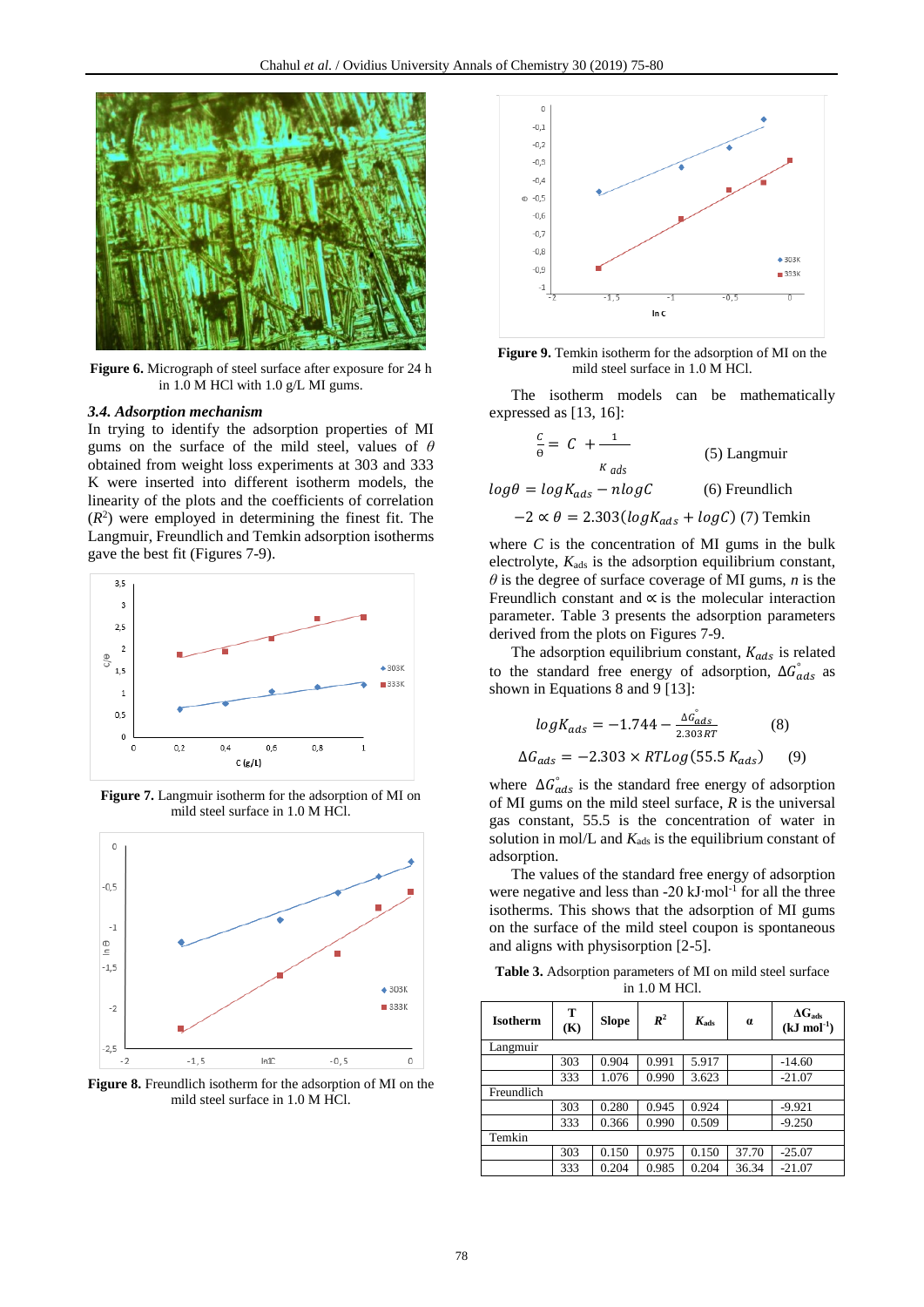### *3.5. Thermodynamics*

Using the values of the corrosion rates of the steel coupons at different temperatures (Table 1) and the Arrhenius equation (Equation 10), the activation energies of the corrosion of mild steel in 1.0 M HCl in the absence and presence of MI gums was evaluated.

$$
CR = A \cdot exp^{-E_a}/_{RT} \tag{10}
$$

Taking the logarithm of both sides of equation 10, Equation 11 is obtained.

$$
logCR = logA - \frac{E_a}{2.303RT} \quad (11)
$$

where *CR* is the corrosion rate of the mild steel, *A* is the Arrhenius constant,  $E_a$  is the activation energy,  $R$  is the universal gas constant and *T* is the absolute temperature of the system in Kelvin (K). A plot of  $\log CR$  versus  $\frac{1}{T}$  represented on Figure 10 gave a straight line graph with a slope of  $\left(-\frac{E_a}{2.30}\right)$  $\frac{2a}{2.303R}$  and an intercept of [log A] from which the values of the apparent activation energy  $(E_a)$  were evaluated.

Table 4 presents  $E_a$  values obtained from the plot. From Table 4, it can be observed that the value of  $E_a$  in the uninhibited system increased when MI gums were introduced into the acid solutions. This behavior is suggestive of a physisorptive kind of adsorption mechanism whereby increase in temperature results in the desorption of the adsorbed inhibitor from the surface of the steel thereby exposing the steel surface to the acid solution and leading to an increase in the corrosion rate of the steel [13].

The values of enthalpy  $(\Delta H^*)$  and entropy  $(\Delta S^*)$  of activation of the corrosion inhibition process were evaluated from the Eyring equation:

$$
\log {CR}_{\text{T}} = \left[ \log \left( \frac{R_{/nh}}{nh} \right) + \frac{\Delta S^*}{2.303R} \right] - \frac{\Delta H^*}{2.303RT} \quad (12)
$$

where  $CR$  is the corrosion rate at temperature  $T$ ,  $R$  is the molar gas constant, *n* is Avogadro's constant 6.0225  $\times$  $10^{23}$  and *h* is the Planck's constant (6.6261  $\times$  $10^{-34}$ Js). A plot of  $\log {CR}/{T}$  versus  $1/T$  as shown on Figure 11 is a straight line graph with a slope of  $(-\Delta H^*$  $\sqrt{2.303R}$ ) and an intercept of  $\left[ \log \left( \frac{R}{nh} \right) + \right]$ ∆ ∗  $\sqrt{2.303R}$  from which the values of  $\Delta H^*$  and  $\Delta S^*$ were calculated [13, 17-19].

The results presented on Table 4 show that the enthalpies of activation are all negative which signifies that the process of the dissolution of the mild steel was exothermic. Also, the entropies of activation were negative for the gums. Negative values of  $\Delta S^*$  have been reported to characterize the association mechanism of the corrosion process whereby a decrease in disorder takes place on going from the reactants to the activated complex [17-20].



**Figure 10.** Arrhenius plot of the temperature-dependence of the corrosion rate of mild steel in 1.0 M HCl.



Figure 11. Eyring plot of the temperature-dependence of the corrosion rate of mild steel in 1.0 M HCl.

| <b>Table 4.</b> Activation parameters for the corrosion of mild steel |  |
|-----------------------------------------------------------------------|--|
| in 1.0 M HCl with and without MI gums.                                |  |

| <b>Concentration</b><br>(g/L) | $E_{a}$<br>$(kJ \cdot mol^{-1})$ | $\mathbf{A}$ H*<br>$(kJ \cdot mol^{-1})$ | $AS^*$<br>$(kJ \cdot mol^{-1})$ |
|-------------------------------|----------------------------------|------------------------------------------|---------------------------------|
| <b>Blank</b>                  | 16.28                            | 37.49                                    | $-131.9$                        |
| 0.2                           | 18.27                            | 45.06                                    | $-116.4$                        |
| 0.4                           | 18.56                            | 31.92                                    | $-159.6$                        |
| 0.6                           | 19.56                            | 25.95                                    | $-180.4$                        |
| 0.8                           | 20.84                            | 24.07                                    | $-186.9$                        |
| 1.0                           | 22.52                            | 21.92                                    | $-195.9$                        |

### **4. Conclusion**

MI gums suppressed the corrosion of mild steel in 1.0 M solution of HCl. Linear polarization measurements revealed MI gums to inhibit both the rates of the cathodic hydrogen ion reduction and anodic metal dissolution reactions on the surface of the mild steel thereby functioning as a mixed-type inhibitor. Adsorption behavior of the gums were approximated by the isotherm models of Langmuir, Freundlich and Temkin. Thermodynamics considerations showed that MI gums adsorbed on the surface of the mild steel through the mechanism of physisorption and that the adsorption process was exothermic and spontaneous.

### **Conflict of interest**

The interests of the authors do not conflict.

#### **References**

[1]. E.E. Oguzie, Corrosion Inhibitive Effect and adsorption behaviour of *Hibiscus sabdariffa*